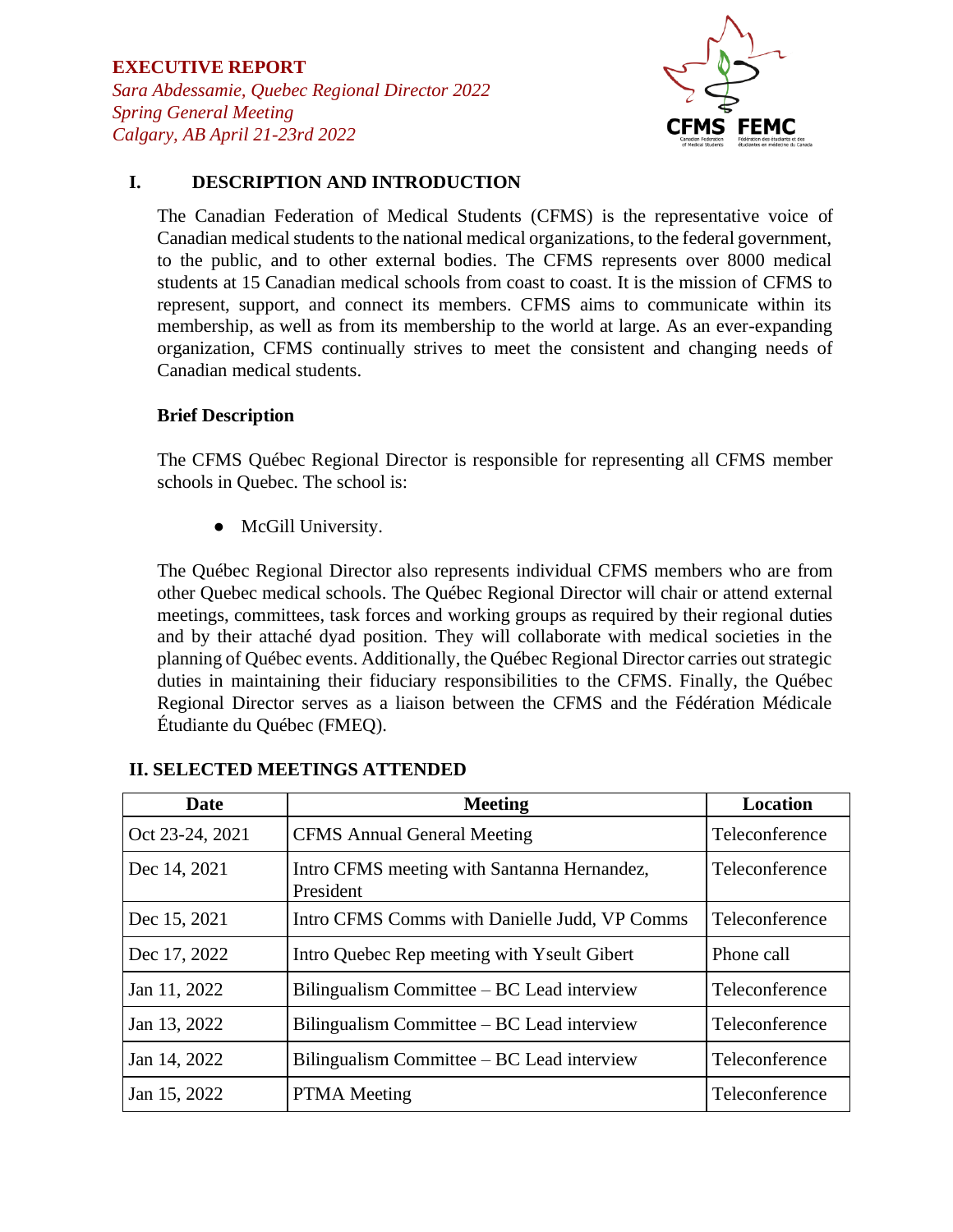### **EXECUTIVE REPORT**

*Sara Abdessamie, Quebec Regional Director 2022 Spring General Meeting Calgary, AB April 21-23rd 2022*



| Jan 16, 2022      | <b>CFMS Board Meeting</b>                                     | Teleconference  |
|-------------------|---------------------------------------------------------------|-----------------|
| Jan 29, 2022      | <b>FMEQ General Council Meeting</b>                           | Teleconference  |
| Jan 31, 2022      | Bilingualism Committee – BC Lead Onboarding<br>Meeting        | Teleconference  |
| Feb 4, 2022       | Global Health Meeting with Lunan Zhao                         | Teleconference  |
| Feb 6, 2022       | <b>CFMS</b> Recruitment Meeting                               | Teleconference  |
| Feb 10, 2022      | Government Affairs Meeting with Montana Hackett               | Teleconference  |
| Feb 17, 2022      | Match Day Prep Meeting with Victoria Turnbull                 | Teleconference  |
| Feb 24, 2022      | Meeting with Danielle Judd and CFMS Staff                     | Teleconference  |
| March 9, 2022     | Meeting with BC Lead                                          | Teleconference  |
| March 10, 2022    | Government Affairs Meeting with Montana Hackett               | Teleconference  |
| March 15, 2022    | Match Day Prep Meeting with Victoria Turnbull                 | Teleconference  |
| March 22, 2022    | <b>Bilingualism Committee Meeting</b>                         | Teleconference  |
| March 25-28, 2022 | <b>CFMS Board Meeting</b>                                     | Ottawa, ON      |
| March 29, 2022    | FMEQ Meeting with VP Affaires Pédagogique -<br>Match Day Prep | Phone Call      |
| March 30, 2022    | <b>Student Affairs Meeting with Alex Lee</b>                  | Phone Call      |
| April 1, 2022     | Meeting with VP Comms, Danielle Judd                          | Teleconference  |
| April 4-5, 2022   | FMEQ – Journée D'action Politique                             | Quebec City, QC |

# **II. PRIORITIES AND PROJECT AREAS**

### **a. Bilingualism Committee**

- i. Candidates interested in becoming a Bilingualism Committee Lead were interviewed during the start of January. The lead was then selected, and they were set to start their mandate at the beginning of February. Led an onboarding meeting with the new lead to allow for a smooth transition into the role.
- ii. Together with the Bilingualism Committee Lead, we divided the members into teams and asked each one to select a leader to receive translation requests.
- iii. The committee lead oversees the distribution any translation requests for the CFMS to the other team leads for the bilingualism committee.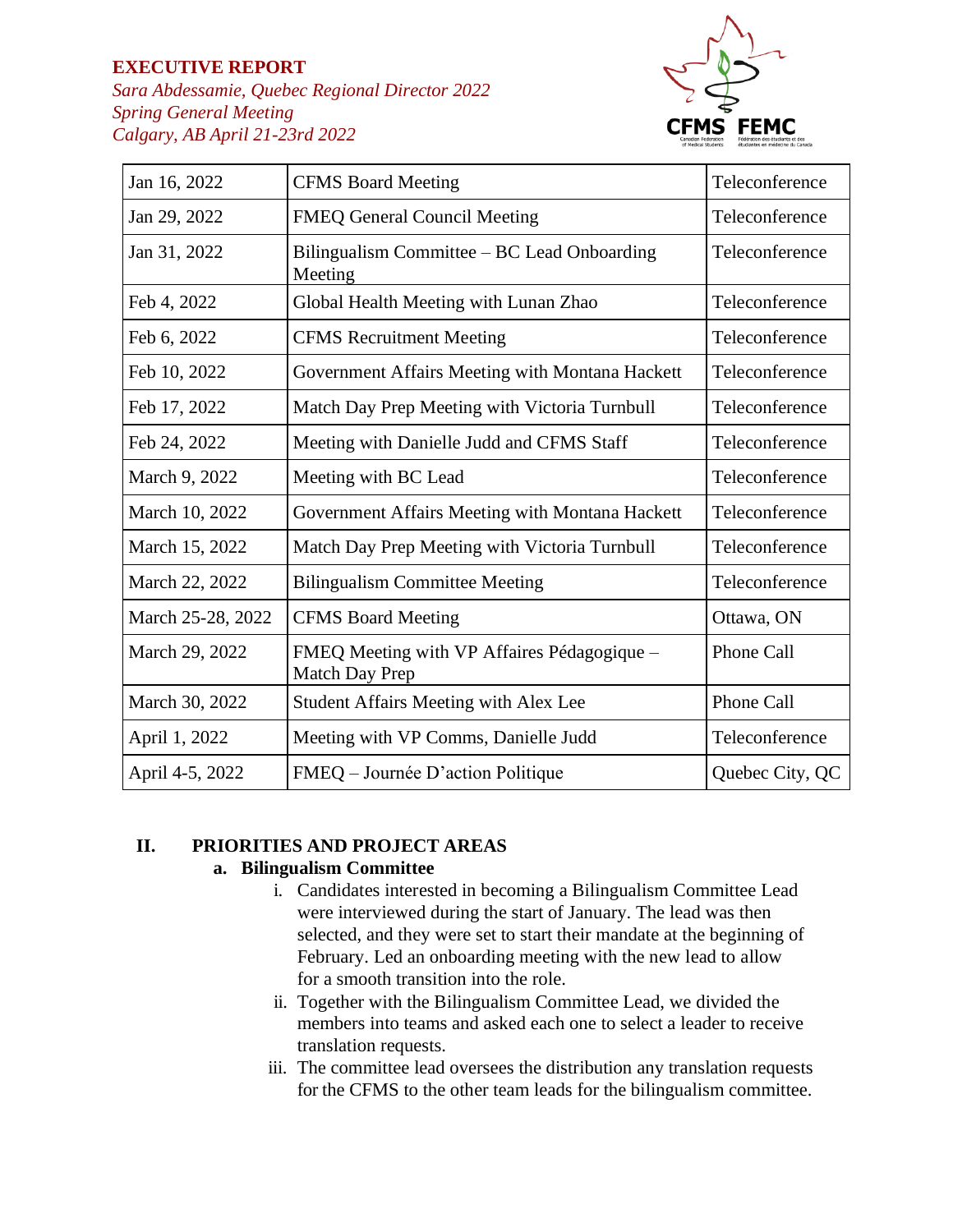# **EXECUTIVE REPORT**

*Sara Abdessamie, Quebec Regional Director 2022 Spring General Meeting Calgary, AB April 21-23rd 2022*



Some members that were previously on the committee also expressed that they wanted to renew their contract for 2021-2022. By the end of February, the bilingualism committee was fully completed and up and running.

iv. Currently in the process of translating a few pages within the new CFMS website.

### **b. Communications**

- **i.** Worked closely with the VP Communications to establish a plan to improve the process of translating documents, social media posts, resources, newsletters, and statements.
- **ii.** Currently in the process of hiring a new bilingual IT to keep both the French and English version of the CFMS website updated as new content gets posted.

### **c. Education Portfolio**

- i. I supported the interim Director of Education during the preparation of services of support for unmatched students during the first iteration of the CaRMS process.
- ii. Collaborated with the FMEQ to offer mentorship support to unmatched francophone students in not only Quebec, but across the country.

# **V. FUTURE PLANS AND ACTION ITEMS:**

- a. Continue collaborating with the FMEQ executive council to increase student opportunities, offer additional resources available in French to students, and find new ways to collaborate with the general council of the FMEQ. Meetings with the FMEQ will now have meetings in person and the next general meeting will be held in May, in Trois-Rivières.
- b. I would like to improve the collaboration between the CFMS and the CMA-Qc student committee and the IFMSA-Qc. We have many initiatives that may overlap and there is potential to connect to support each other.
- c. I plan to work closely with the Bilingualism Committee and the IT team to ensure that our new website is well translated and that all of our resources are available in both official languages.
- d. I will support the incoming Quebec Regional Director during their transition into this new role.

# **VI. REFLECTIONS AND CONCLUSIONS**

I officially started this role at the beginning of January and so far, it's been an incredible experience being part of the CFMS board of directors. It's been a privilege to represent and to advocate for the medical students in Quebec at the national level. I hope to keep integrating EDI principles into all my work as QRD and to keep working with the Bilingualism Committee to ensure that francophone students receive the same support and